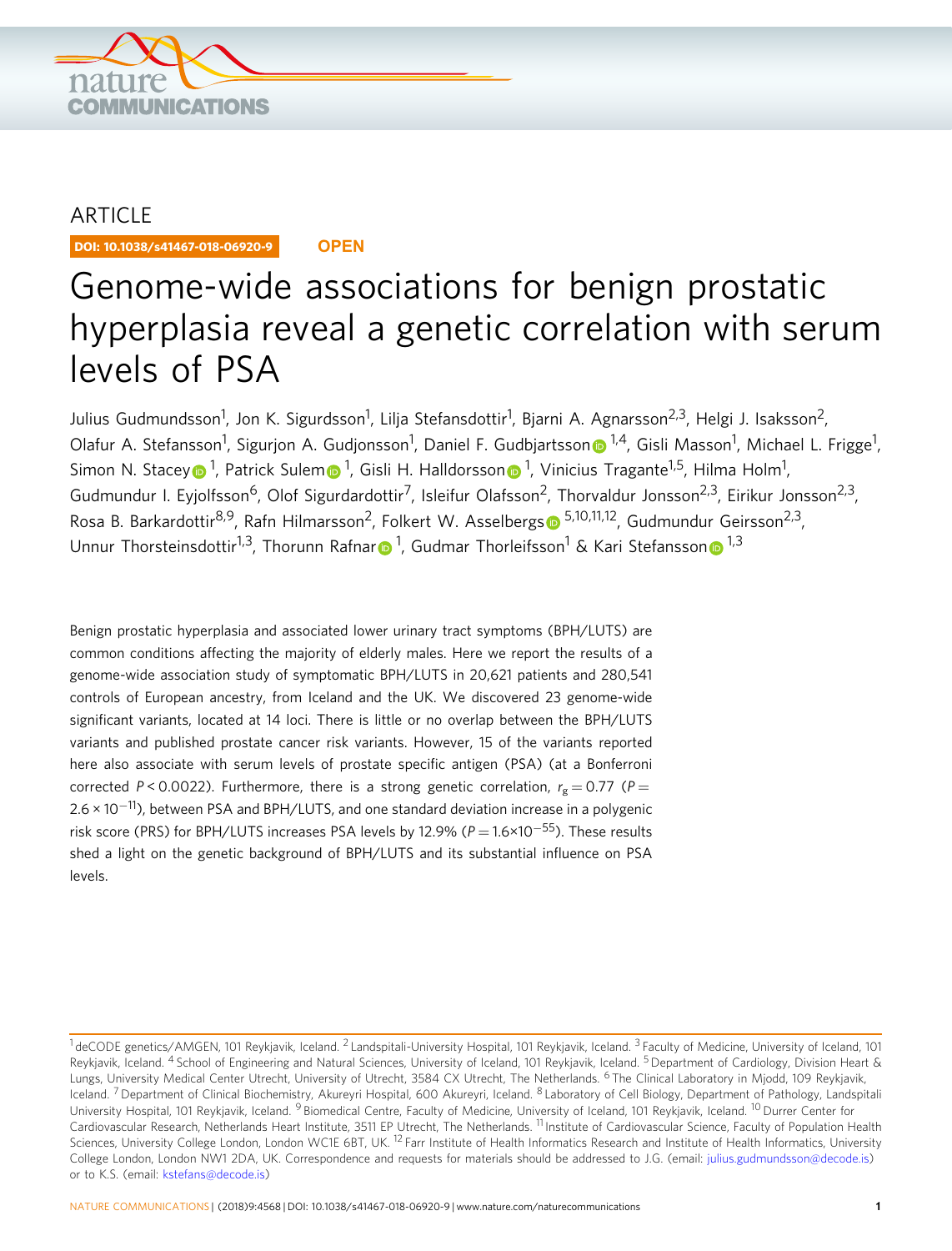enign prostatic hyperplasia (BPH), the nonmalignant enlargement of the prostate, and associated lower urinary tract symptoms (LUTS) are common medical conditions among elderly males. Autopsy studies have unveiled a histological prevalence of the disease of: 8, 50, and 80%, in the fourth, sixth, and ninth decades of life, respectively<sup>1</sup>. BPH contributes to bladder outlet obstruction, leading not only to bothersome LUTS but can, if untreated, be detrimental to patients' health by affecting bladder and kidney function. Furthermore, BPH/LUTS is associated with depression, and diminished health-related quality of life; based on sleep, psychological condition, activities in daily life, and sexual activities $2-4$  $2-4$ . The high prevalence of BPH/ LUTS and its effect on various other health related conditions results in a high annual health-care cost, both for patients and societies. This cost is likely to rise dramatically over the next few decades as life expectancy is on the rise in most countries. The detailed molecular pathogenesis of BPH/LUTS has not been well established. However, in addition to age, inflammation<sup>[5](#page-6-0)</sup>, sex hormones $6$ , and metabolic factors<sup>7</sup> have all been implicated. Furthermore, genetic variation is a strong risk factor for developing BPH/LUTS. A study of men who underwent surgery for BPH younger than 64 years of age, reported that other male relatives and brothers of probands had a four- and six fold increase, respectively, of age-specific risks of BPH surgery $8$ . In addition, twin studies report the concordance rate ratios for BPH/ LUTS to range between 2.2 and 6.9 depending on the specificity of symptom definition<sup>[9,](#page-6-0) 10</sup>. Despite this relatively strong genetic component of the disease, only very few suggestively associated sequence variants have been reported for  $BPH/LUTS<sup>11–14</sup>$  $BPH/LUTS<sup>11–14</sup>$  $BPH/LUTS<sup>11–14</sup>$ .

In order to search for variants conferring risk of symptomatic BPH/LUTS, we performed a genome-wide association study (GWAS) in two study groups, coming from Iceland and the UK Biobank<sup>[15](#page-6-0)</sup>. We report here genome-wide significant results for 23 genetic variants, located at 14 loci, conferring risk of symptomatic BPH/LUTS.

#### Results

GWAS analysis. The GWAS of the Icelandic BPH/LUTS dataset included 9443 men with symptomatic BPH/LUTS and 104,000 controls. Men with symptomatic BPH/LUTS were defined as individuals undergoing transurethral resection of the prostate (TURP), as well as men older than 50 years, repeatedly using drugs for treating BPH/LUTS belonging to the G04C group of the Anatomical Therapeutic Chemical (ATC) classification (for example: tamsulosin, finasteride, and dutasteride).

The UK Biobank dataset consists of 11,178 men with BPH/ LUTS according to hospital-based diagnosis, as well as 176,541 controls not known to have been diagnosed with BPH/LUTS. For a description of the genotyping and imputation of the Icelandic and UK Biobank samples (see the Methods section).

Per-allele odds ratios (ORs) and two-sided P-values for all  $\sim$ 42.9 million variants in the GWASs of both study groups were obtained using a logistic regression model. We then conducted a fixed-effect meta-analysis including the Icelandic and the UK results with 20,621 patients and 280,541 controls, in total.

Association with BPH/LUTS. An initial screening of the GWAS results revealed 14 variants, at 14 loci, surpassing our genomewide significance criteria (Table [1,](#page-3-0) Supplementary Tables 1 and 2, Fig. [1](#page-2-0), Supplementary Fig. 1 and 2). The threshold for genomewide significance in the present study was corrected for multiple testing using a weighted Bonferroni procedure based on func-tional impact of classes of variants<sup>[16](#page-6-0)</sup> (for our GWAS the significance thresholds range between  $1.9 \times 10^{-7}$  and  $5.9 \times 10^{-10}$ depending on functional annotations; see Methods). For all 14

variants the effect estimates in the Icelandic and UK samples were highly consistent and no significant heterogeneity was detected when considering the number of variants tested (a Bonferroni corrected *P*-value of  $0.05/14 = 0.0036$ .

In order to search for additional association signals, we performed a stepwise CGTA-COJO $^{17}$  conditional analysis at the 14 newly discovered risk loci. We found 9 secondary association signals at 8 loci after conditioning on the lead marker at each of the 14 loci. For the variants identified with the COJO method, we then performed a conditional analysis using individual genotypes (Table [1,](#page-3-0) Supplementary Table 2, and Methods). The significance threshold for the combined results from the conditional analyses was set at  $P < 1 \times 10^{-6}$  since, when performing the conditional analyses we tested approx. 50,000 markers (Bonferroni correction:  $0.05/50,000 = 1.0 \times 10^{-6}$ ). For information about pairwise linkage disequilibrium (LD) between lead variants at loci with multiple association signals, see Supplementary Table 3. In total, the unconditional GWAS and conditional analysis returned 23 variants, associated with symptomatic BPH/LUTS in our study. Thereof, 3 are rare or low frequency (with an average minor allele frequency (MAF)  $\leq$  8%) and 2 of those are missense variants (Table [1](#page-3-0)). All variants reported in Table [1](#page-3-0) had imputation information score > 0.95, except rs200383755, which had an imputation information score of 0.99 and 0.88 in the Icelandic and UK datasets, respectively.

Bioinformatics and quantitative trait locus analyses of risk variants. Our bioinformatics and expression quantitative trait locus analyses yielded several interesting findings for the newly discovered BPH/LUTS variants. Especially noticeable was the high fraction of risk loci (14 out of 23) with variants identified within regions marked by acetylation of histone H3 at lysine residue K27 (H3K27ac) in prostate epithelial cells. The H3K27ac mark is a well-known marker of active regulatory regions found within enhancers and gene promoters. Below we summarize findings for 3 of the 14 BPH/LUTS risk loci, for a more detailed information about all 23 variants located at the 14 BPH/LUTS risk loci, see Supplementary Note 1, Supplementary Table 4, and Supplementary Data 1 and 2.

The 12q24.21 locus has two independently associated BPH/ LUTS variants. rs2555019 is located intergenic and downstream of TBX5, a member of a gene family that encodes transcription factors involved in regulation of embryonic developmental processes. The other variant, rs8853, is correlated  $(r^2 = 0.64)$ with rs11067228 reported to associate with serum levels of prostate-specific antigen (PSA)<sup>18</sup> and it is located in the 3'untranslated region (UTR) of TBX3, belonging to the same gene family as TBX5. Germline mutations in TBX3 underlie ulnar mammary syndrome, a rare pleiotropic developmental disorder characterized by altered: upper limbs, apocrine and mammary glands, and genitals<sup>19</sup>. According to the Genotype-Tissue Expression (GTEx) analysis, based on multiple tissues, the expression of TBX3 is reported to rank second and third highest in bladder and prostate tissues, respectively. Based on our focused analysis of promoters/enhancer regions in prostate epithelial cells we found the 12q24.12 locus (with rs8853 as a lead variant) to intersect with a super-enhancer and to have a clear tissuespecificity with respect to the H3K27ac mark in prostate-derived cells (Fig. [2](#page-4-0)a). Furthermore, based on a recently developed enhancer-gene target resource, referred to as the Joint Effect of Multiple Enhancers (JEME), TBX3 is the only candidate target gene, in primary prostate tissue samples, linked to this enhancer element.

rs1638703 and rs6561599 on 13q14.3 are independently associated with BPH/LUTS according to our results. rs1638703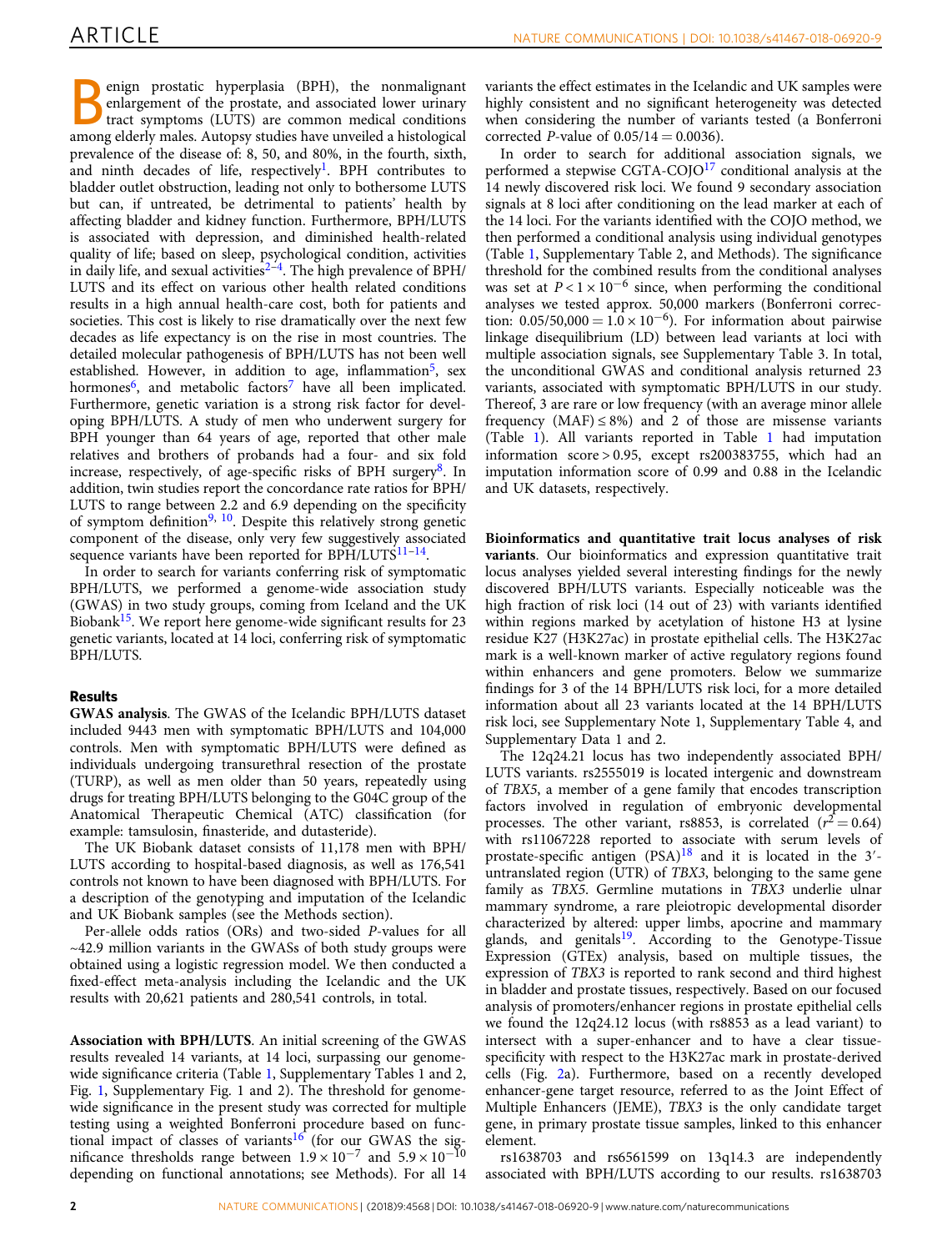<span id="page-2-0"></span>

Fig. 1 A Manhattan plot of the combined BPH/LUTS GWAS results. The Manhattan plot shows variants with two-sided P-value < 0.10 (obtained using a logistic regression model) and high imputation information score (info > 0.90) from the BPH/LUTS meta-analysis of GWAS data from 20,621 patients and 280,541 controls of European ancestry, coming from Iceland and the UK. Shown are negative log<sub>10</sub>-transformed two-sided P-values from the unconditional analysis (y-axis) over 22 autosomes (x-axis). Dots colored in red denote variants that surpass our genome-wide significance thresholds (ranging between 1.9 × 10−<sup>7</sup> and 5.9 × 10<sup>−</sup>10), defined using a weighted Bonferroni procedure based on functional impact of classes of variants

is fully correlated ( $r^2 = 1$ ) with rs202346, which has been reported to associate with serum levels of  $PSA<sup>18</sup>$  $PSA<sup>18</sup>$  $PSA<sup>18</sup>$  and it is located intronic within the non-protein coding gene DLEU1, whereas rs6561599 is located some 5 kb upstream of RNASEH2B. The protein encoded by this gene is the non-catalytic B-subunit of RNase H2 endonuclease complex, which is thought to play a role in nucleic acid metabolism to preserve genome stability and to prevent immune activation<sup>20</sup>. Our focused analysis (with rs6561599 as a lead variant) of promoters/enhancers revealed a tissue-specific promoter region for RNASEH2B, wherein the H3K27ac mark was particularly prevalent in prostate-derived cells (Fig. [2b](#page-4-0)).

The 20q13.33 locus also contains two variants independently associated with BPH/LUTS. One of these variants, rs200383755\_C, is a missense variant (p.Ser19Trp) in the GATA5 gene. In our combined study group this variant has a minor allelic frequency of 0.9%, and confers strong protection against BPH/LUTS, with an OR = 0.67 and  $P = 3.2 \times 10^{-9}$  $P = 3.2 \times 10^{-9}$  $P = 3.2 \times 10^{-9}$  (Table 1). Correspondingly, Icelandic carriers of this variant underwent a TURP treatment 2.7 years older ( $P = 0.013$ ) than non-carriers (see Supplementary Table 5). The GATA5 gene encodes a transcription factor that contains two GATA-type zinc fingers and is required during cardiovascular development<sup>21</sup>. According to the GTEx Portal,  $GATA5$  has the highest expression in bladder but its expression is also relatively high in prostate tissue, ranking seventh from the top. The other independently associated variant at 20q13.33 is rs6061244\_C  $(OR = 0.94$  and  $P = 5.7 \times 10^{-8}$  $P = 5.7 \times 10^{-8}$  $P = 5.7 \times 10^{-8}$ ; Table 1), located intronic in GATA5, and as it has no strongly correlated variants ( $r^2 > 0.75$ ) it can be considered a probable causative variant.

Prostate cancer and BPH/LUTS can coexist in elderly men, e.g. in the Icelandic BPH/LUTS study group 15% of the men have also been diagnosed with prostate cancer and 8.8% in the UK sample set. Two of the BPH/LUTS variants discovered in our study have previously been reported to associate with risk of prostate cancer, i.e. rs2555019 (it has  $r^2 = 0.81$  with rs1270884<sup>22</sup>) located downstream of TBX5 on 12q24.21, and rs11651052 (which has  $r^2 = 0.91$  with rs4430796<sup>[23](#page-6-0)</sup>) located intronic in HNF1B on 17q12. Therefore, we performed a GWAS of BPH/ LUTS, where we excluded all men known to have prostate cancer, included in our study groups (see Supplementary Table 6). The results from this analysis did not yield any new genome-wide significant BPH/LUTS loci but the results for rs11651052 on chromosome 17q12 fell well below our threshold of genome-wide significance. The combined unconditional association results for rs11651052\_A and the total list of BPH/LUTS (i.e. including men also with prostate cancer) were: OR = 0.93 and  $P = 3.2 \times 10^{-10}$ , whereas the unconditional results for men only known to have BPH/LUTS were: OR = 0.95 and  $P = 7.5 \times 10^{-6}$  (see Supplementary Tables 2 and 6). It is therefore possible that our initial BPH/ LUTS association signal for rs11651052 was inflated due to a confounding effect from men diagnosed with both BPH/LUTS and prostate cancer (i.e. the association effects for BPH/LUTS and prostate cancer are in the same direction, see Supplementary Table 7). The observed difference could also be due to a chance based on who were and who were not removed from the study group for the purpose of this focused analysis. However, disentangling the BPH/LUTS effect from the prostate cancer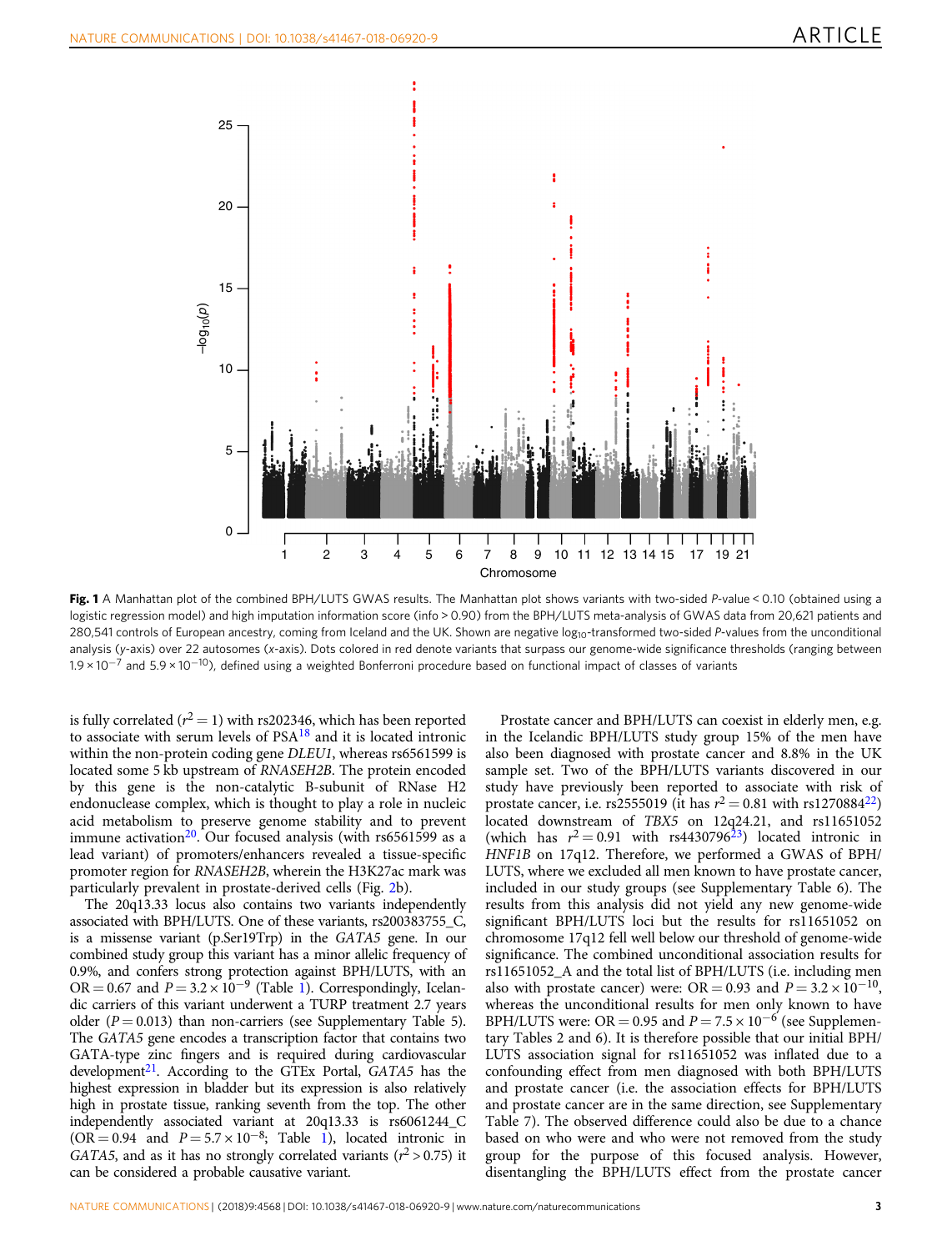| Locus                                                                                                                                                                                                                                                                                                                                                                                                                                                                                                                                                                                                                         | Marker (EA/OA)                | Covariate                | Annotation/nearby gene(s)      | EAF    | $P_{\rm het}/I^2(\%)$ | Meta-analysis results |                       |  |  |  |
|-------------------------------------------------------------------------------------------------------------------------------------------------------------------------------------------------------------------------------------------------------------------------------------------------------------------------------------------------------------------------------------------------------------------------------------------------------------------------------------------------------------------------------------------------------------------------------------------------------------------------------|-------------------------------|--------------------------|--------------------------------|--------|-----------------------|-----------------------|-----------------------|--|--|--|
|                                                                                                                                                                                                                                                                                                                                                                                                                                                                                                                                                                                                                               |                               |                          |                                |        |                       | OR (95% c.i.)         | P-value               |  |  |  |
| 2p16.1                                                                                                                                                                                                                                                                                                                                                                                                                                                                                                                                                                                                                        | rs2556378 (T/G)               | rs10180282               | Intron variant/BCL11A          | 0.154  | 0.37/0                | 1.12 (1.08, 1.15)     | $3.4 \times 10^{-12}$ |  |  |  |
| 2p16.1                                                                                                                                                                                                                                                                                                                                                                                                                                                                                                                                                                                                                        | rs10180282 <sup>a</sup> (T/C) | rs2556378                | Intergenic variant/BCL11A      | 0.456  | 0.58/0                | 1.06 (1.03, 1.08)     | $8.7 \times 10^{-7}$  |  |  |  |
| 5p15.33                                                                                                                                                                                                                                                                                                                                                                                                                                                                                                                                                                                                                       | rs381949 (A/G)                | rs2853677                | Intron variant/CLPTM1L         | 0.415  | 0.86/0                | 0.90(0.88, 0.92)      | $4.9 \times 10^{-19}$ |  |  |  |
| 5p15.33                                                                                                                                                                                                                                                                                                                                                                                                                                                                                                                                                                                                                       | rs2853677ª (G/A)              | rs381949                 | Intron variant/TERT            | 0.421  | 0.44/0                | 1.09(1.06, 1.11)      | $1.7 \times 10^{-12}$ |  |  |  |
| 5q22.1                                                                                                                                                                                                                                                                                                                                                                                                                                                                                                                                                                                                                        | rs10054105 (G/T)              | na                       | Intergenic variant/STARD4      | 0.213  | 0.65/0                | 0.91(0.88, 0.93)      | $3.5 \times 10^{-12}$ |  |  |  |
| 5q31.1                                                                                                                                                                                                                                                                                                                                                                                                                                                                                                                                                                                                                        | rs677394 (G/C)                | na                       | Intron variant/C5orf66, H2AFY  | 0.123  | 0.034/78              | 0.88(0.85, 0.92)      | $2.9 \times 10^{-11}$ |  |  |  |
| 6p22.1                                                                                                                                                                                                                                                                                                                                                                                                                                                                                                                                                                                                                        | rs200476 (T/A)                | na                       | Intergenic variant/HIST1H2BL   | 0.162  | 0.23/30               | 0.88(0.85, 0.90)      | $3.9 \times 10^{-17}$ |  |  |  |
| 10p12.31                                                                                                                                                                                                                                                                                                                                                                                                                                                                                                                                                                                                                      | rs148678804 (A/G)             | rs7906649                | Intergenic variant/DNAJC1      | 0.035  | 0.17/48               | 1.27(1.19, 1.35)      | $3.0 \times 10^{-14}$ |  |  |  |
| 10p12.31                                                                                                                                                                                                                                                                                                                                                                                                                                                                                                                                                                                                                      | rs7906649ª (G/A)              | rs148678804              | Intergenic variant/EBLN1       | 0.286  | 0.71/0                | 1.07(1.04.1.10)       | $2.1 \times 10^{-7}$  |  |  |  |
| 10q26.12                                                                                                                                                                                                                                                                                                                                                                                                                                                                                                                                                                                                                      | rs11199879 (C/T)              | rs4548546 and rs2981575  | Intergenic variant/FGFR2       | 0.252  | 0.021/81              | $1.14$ $(1.11, 1.17)$ | $5.7 \times 10^{-23}$ |  |  |  |
| 10q26.12                                                                                                                                                                                                                                                                                                                                                                                                                                                                                                                                                                                                                      | rs4548546 <sup>a</sup> (T/C)  | rs11199879 and rs2981575 | Intron variant/WDR11           | 0.310  | 0.20/40               | 1.11(1.08, 1.13)      | $2.0 \times 10^{-16}$ |  |  |  |
| 10q26.12                                                                                                                                                                                                                                                                                                                                                                                                                                                                                                                                                                                                                      | rs2981575ª (G/A)              | rs11199879 and rs4548546 | Intron variant/FGFR2           | 0.427  | 0.97/0                | 0.94(0.92, 0.96)      | $6.0 \times 10^{-8}$  |  |  |  |
| 11p15.5                                                                                                                                                                                                                                                                                                                                                                                                                                                                                                                                                                                                                       | rs72878024 (A/G)              | na                       | Missense variant/ODF3          | 0.080  | 0.20/40               | 0.85(0.82, 0.89)      | $1.4 \times 10^{-12}$ |  |  |  |
| 12q24.21                                                                                                                                                                                                                                                                                                                                                                                                                                                                                                                                                                                                                      | rs2555019 (T/C)               | rs8853                   | Intergenic variant/TBX5        | 0.456  | 0.82/0                | 0.93(0.91, 0.95)      | $2.4 \times 10^{-11}$ |  |  |  |
| 12q24.21                                                                                                                                                                                                                                                                                                                                                                                                                                                                                                                                                                                                                      | rs8853ª (C/T)                 | rs2555019                | 3-prime UTR variant/TBX3       | 0.494  | 0.75/0                | 1.07(1.05, 1.10)      | $1.4 \times 10^{-9}$  |  |  |  |
| 13q14.3                                                                                                                                                                                                                                                                                                                                                                                                                                                                                                                                                                                                                       | rs1638703 (C/G)               | rs6561599                | Intron variant/DLEU1           | 0.256  | 0.57/0                | 1.10(1.07, 1.13)      | $1.1 \times 10^{-13}$ |  |  |  |
| 13q14.3                                                                                                                                                                                                                                                                                                                                                                                                                                                                                                                                                                                                                       | rs6561599ª (C/G)              | rs1638703                | Upstream gene variant/RNASEH2B | 0.371  | 1.0/0                 | 0.94(0.92, 0.96)      | $1.8 \times 10^{-7}$  |  |  |  |
| 17q12                                                                                                                                                                                                                                                                                                                                                                                                                                                                                                                                                                                                                         | rs11651052 (A/G)              | na                       | Intron variant/HNF1B           | 0.470  | 0.24/29               | 0.93(0.91, 0.95)      | $3.2 \times 10^{-10}$ |  |  |  |
| 18q11.2                                                                                                                                                                                                                                                                                                                                                                                                                                                                                                                                                                                                                       | rs9958656 (T/C)               | rs17670370               | Intergenic variant/GATA6       | 0.430  | 1.0/0                 | 1.11(1.08, 1.13)      | $4.3 \times 10^{-19}$ |  |  |  |
| 18q11.2                                                                                                                                                                                                                                                                                                                                                                                                                                                                                                                                                                                                                       | rs17670370 <sup>a</sup> (G/T) | rs9958656                | Intergenic variant/CTAGE1      | 0.262  | 0.24/28               | 1.07 (1.04, 1.10)     | $1.6 \times 10^{-7}$  |  |  |  |
| 19 <sub>a12</sub>                                                                                                                                                                                                                                                                                                                                                                                                                                                                                                                                                                                                             | rs11084596 (C/T)              | na                       | Intergenic variant/THEG5       | 0.356  | 0.34/0                | 0.88(0.86, 0.90)      | $2.1 \times 10^{-24}$ |  |  |  |
| 20q13.33                                                                                                                                                                                                                                                                                                                                                                                                                                                                                                                                                                                                                      | rs200383755 (C/G)             | rs6061244                | Missense variant/GATA5         | 0.0091 | 0.53/0                | $0.67$ (0.59, 0.77)   | $3.2 \times 10^{-9}$  |  |  |  |
| 20q13.33                                                                                                                                                                                                                                                                                                                                                                                                                                                                                                                                                                                                                      | rs6061244ª (C/G)              | rs200383755              | Intron variant/GATA5           | 0.386  | 0.16/49               | 0.94 (0.92, 0.96)     | $5.7 \times 10^{-8}$  |  |  |  |
| Shown is the effect allele (EA), the other allele (OA), the simple average effect allele population frequency (EAF), the allelic odds ratio (OR) for the effect allele with upper and lower 95% confidence<br>intervals (c.i.) and the two-sided P-value for association testing between variants and disease, which was performed using the likelihood ratio statistic. Results from the two study groups were combined<br>using a Mantel Haensal model (see Methods), Annotation is according to Variant Effect Prodictor (VED). Shown are also the Pualue for the beterogeneity (P. ) between the two study groups and the |                               |                          |                                |        |                       |                       |                       |  |  |  |

<span id="page-3-0"></span>Table 1 Results from the meta-analysis of Icelandic and UK GWAS of symptomatic BPH/LUTS and from the the conditional analysis for loci with multiple variants

using a Mantel-Haenszel model (see Methods). Annotation is according to Variant Effect Predictor (VEP). Shown are also the P-value for the heterogeneity (P<sub>het</sub>) between the two study groups and the<br>heterogeneity statistic datasets, respectively. All other markers listed had imputation information score >0.95. Results for markers pertaining to loci with more than one association signal are shown after conditioning on a relevant covariate. Markers at loci with no additional association signal do not have any applicable covariate (na) and the results are the unconditioned association result from the GWAS of symptomatic BPH/LUTS

aMarkers discovered in the conditional analysis

effect is likely to be challenging and probably requires a very large sample set, preferably including several populations.

The BPH/LUTS association results for the variant on 12q24.21 (rs2555019\_T) became more significant after excluding men diagnosed with both BPH/LUTS and prostate cancer. The unconditioned combined association results for rs2555019\_T and the total list of BPH/LUTS (i.e. including men also with prostate cancer) were: OR = 0.93 and  $P = 1.4 \times 10^{-10}$ , whereas the unconditioned combined results for men only known to have BPH/LUTS were: OR = 0.92 and  $P = 3.0 \times 10^{-12}$  (see Supplementary Tables 2 and 6). This is probably because the effect estimates for BPH/LUTS and prostate cancer are in the opposite direction (see Supplementary Table 7). However, for clarity and consistency of the data, the results reported in Table 1 for rs2555019 are based on the total list of men with BPH/LUTS (i.e. including men with prostate cancer), same as for the rest of the data in Table 1.

Genetic correlation between serum levels of PSA and BPH/ LUTS. Nine of the BPH/LUTS variants discovered in our study have previously been reported<sup>[18](#page-6-0), [24](#page-6-0)</sup> to be genome-wide significantly associated with serum levels of PSA (Supplementary Tables 7 and 8). These results and the fact that BPH is known<sup>[25](#page-6-0)</sup> to increase serum PSA levels, prompted us to check the association of all 23 BPH/LUTS variants with serum levels of PSA in a sample set of 33,572 Icelandic males, not known to have been diagnosed with prostate cancer or symptomatic BPH/LUTS. Our analysis showed that in total, 15 of the 23 BPH/LUTS variants reported here also associate with PSA levels at a Bonferroni corrected significance threshold  $(P < 0.0022$ ; see Supplementary Table 7). Moreover, the effect estimates for BPH/LUTS and PSA levels are directionally consistent for all 15 variants (see Supplementary Fig. 3).

We estimated the genetic correlation between serum levels of PSA and BPH/LUTS, using cross-trait LD score regression<sup>[26](#page-6-0)</sup> and the summary statistics from our GWAS of PSA in Iceland and the corresponding data from the GWAS of BPH/LUTS in the UK samples. Our results show a very strong genetic correlation ( $r_g$  = 0.77;  $P = 2.6 \times 10^{-11}$ , see Supplementary Table 9) between PSA levels and BPH/LUTS, across these two study populations. For comparison purposes, we checked the genetic correlation between serum levels of PSA and prostate cancer across the same two study populations. Our results demonstrate a strong genetic correlation ( $r_g = 0.41$ ;  $P = 6.1 \times 10^{-5}$ ) between serum levels of PSA and prostate cancer but still it is much weaker than for BPH/ LUTS and PSA levels. For comparison, our results indicate that the genetic correlation  $(r_{\rm g})$  between BPH/LUTS and prostate cancer is 0.17, although nonsignificant ( $P = 0.18$ , see Supplementary Table 9).

Polygenic risk scores. We also calculated polygenic risk scores (PRSs) to estimate the contribution of variants that associate with BPH/LUTS or prostate cancer, respectively, to variation in PSA levels. We used effect estimates from the GWAS of BPH/LUTS and prostate cancer in the UK samples to generate PRSs to correlate with serum levels of PSA in the 18,929 Icelandic men (see Methods). The PRSs for BPH/LUTS and prostate cancer correlate very significantly with PSA levels; each standard deviation (SD) increase in the PRSs corresponds to 12.9% ( $P = 6.0 \times 10^{-45}$ ) and 16.3% ( $P = 9.8 \times 10^{-68}$ ) increase in PSA levels, respectively (Table 2a). The effects of the PRSs for BPH/LUTS and prostate cancer on PSA levels are largely independent since, in a joint analysis the effect of both remained highly significant, i.e. 8.6%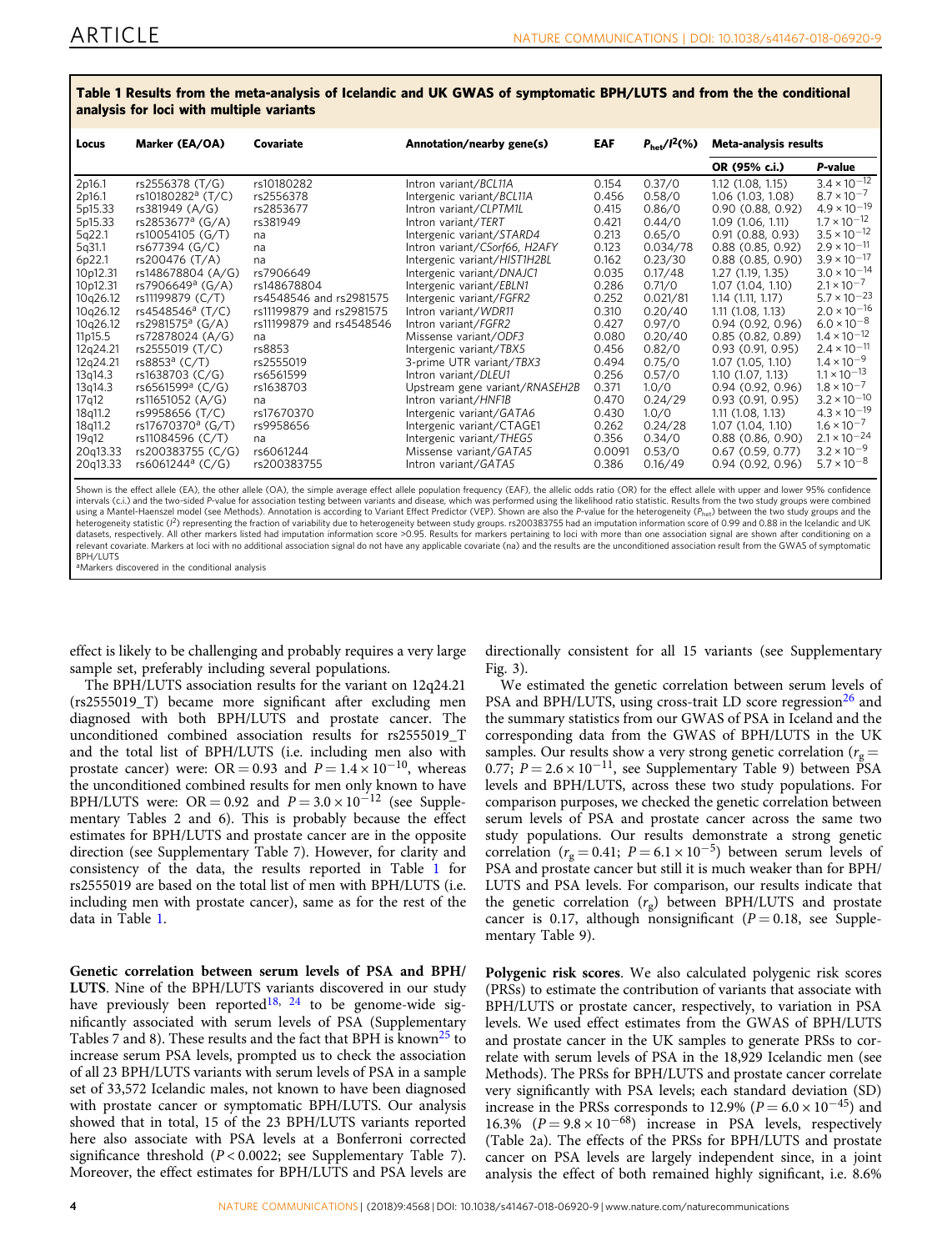<span id="page-4-0"></span>

Fig. 2 GWAS variants intersecting with regulatory regions defined on the basis of acetylation of histone H3 at lysine residue K27 (H3K27ac). Shown are results for two of the loci reported to associate with BPH/LUTS from an analysis of non-coding risk variants intersecting with regulatory regions defined on the basis of acetylation of histone H3 at lysine residue K27 (H3K27ac), indicative of regulatory regions, in primary prostate epithelial cells. The y-axis shows the ChIP-seq signal for the H3K27ac mark represented as negative  $log_{10}$  of the P-value and the x-axis shows the genomic location (hg38). The black tick marks (top of panels **a** and **b**) indicate the position of variants found in strong LD ( $r^2 > 0.8$ ) with the lead variant, defining an LD class, wherein rs numbers are shown for those residing within H3K27ac significant regions. a At 12q24.21 four variants reside within an H3K27ac marked region (rs71807, rs8853, rs484443, and rs551510). b At 13q14.3, only one variant, rs2274069, belonging to the LD class of the lead variant resides within a H3K27ac marked region. This is the promoter region for RNASEH2B, located within 500 bp from the transcription start site of the gene

increase ( $P = 3.0 \times 10^{-20}$ ) and 13.3% increase ( $P = 4.1 \times 10^{-43}$ ), respectively (Table 2b). This is consistent with the observation that the PRS for BPH/LUTHS has little predictive power for prostate cancer, and vice versa; one SD increase in the PRS for BPH/LUTS increased the risk for prostate cancer by about 4% (P  $= 0.059$ ), and the same increase of the prostate cancer PRS results in about 5% increase of BPH/LUTS risk  $(P = 0.0027;$  see Supplementary Table 10). These results demonstrate that variants conferring risk of BPH/LUTS and their effects on PSA levels warrant being taken into consideration when interpreting measurements of individual PSA levels, performed in order to screen for prostate cancer.

#### **Discussion**

In summary, through a GWAS we have discovered the first set of BPH/LUTS risk variants that surpass a genome-wide significance threshold. The majority (15 out of 23) of the variants reported here also associate with serum levels of PSA. We show that genetic correlation between BPH/LUTS and PSA levels is of a similar magnitude to the genetic correlation between prostate

cancer and PSA levels. This underlines the complexity of interpreting the commonly applied PSA test, intended to screen for prostate cancer. Interestingly, the BPH/LUTS variants reported here are largely independent of the previously reported prostate cancer risk variants, highlighting the difference in the etiologies of these two prostate diseases. The drugs currently prescribed for patients with BPH/LUTS do not cure the disease but provide a relief of the symptoms, though that relief does not come without side effects. In order to improve treatment, a better understanding of the basic disease-causing factors is needed. Our results provide several potential focus points for future research within this field.

### Methods

Study populations. The Icelandic BPH/LUTS study population consists of 9443 men with symptomatic BPH/LUTS and 104,000 controls. Men with symptomatic BPH/LUTS were defined as individuals diagnosed after undergoing TURP between 1983 and 2017 (70% of the total list). Also, included are men older than 50 years repeatedly using drugs in the G04C group of the ATC classification (for example, tamsulosin, finasteride, and dutasteride) for treating BPH/LUTS between the years 2003 and 2009 (30% of the total list). The BPH/LUTS patients had a mean age of 71 years based on age at first TURP treatment or youngest age in prescribed drug list. Controls were males not known to have symptomatic BPH/LUTS. The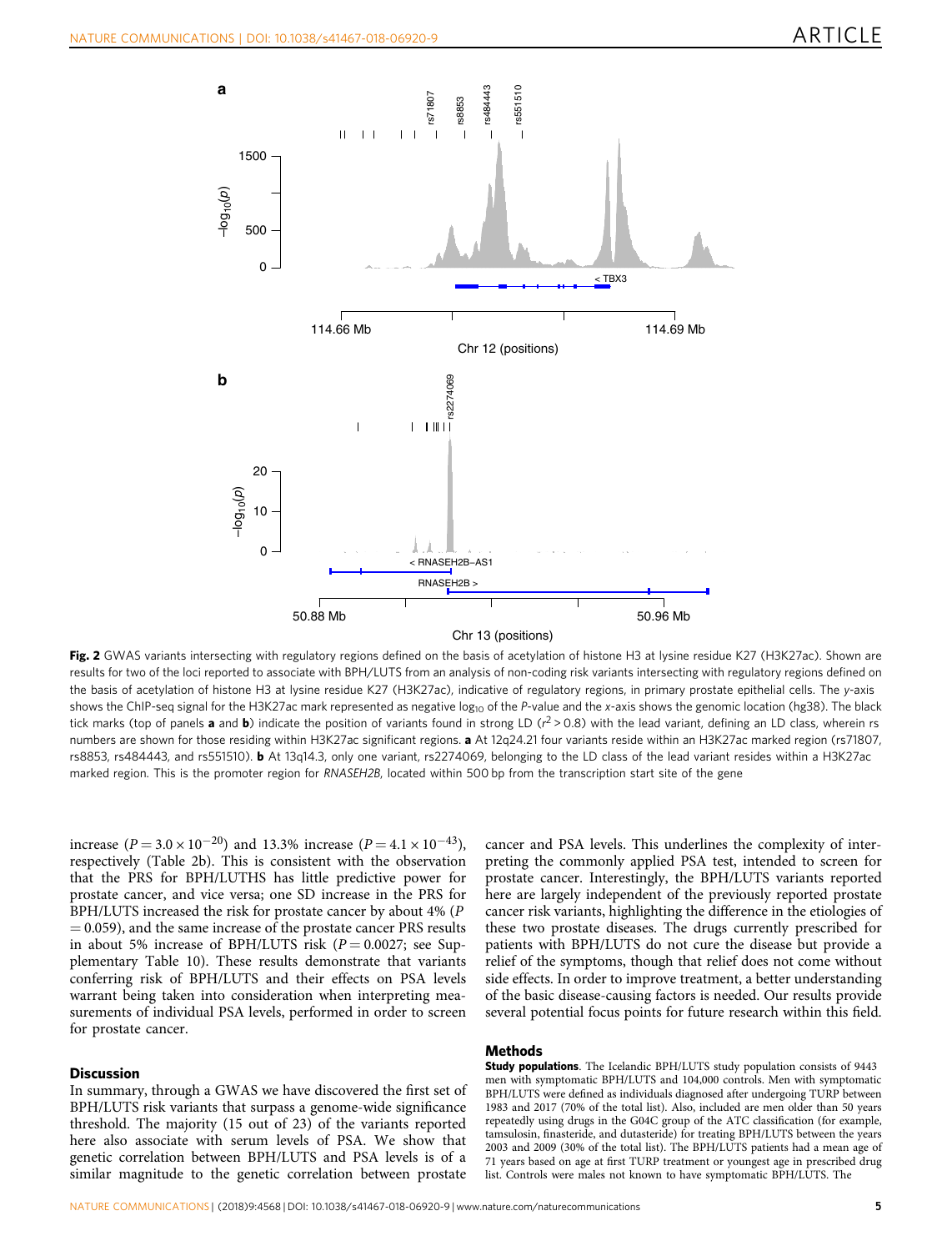| <u>rasio = itoomito iraili tootiik tiis assaanutali setirasii bariboine risk saaras an art annal aim a birsiistika suutusi aasaa all</u><br>Icelandic data |                  |                  |                       |                         |              |  |  |  |
|------------------------------------------------------------------------------------------------------------------------------------------------------------|------------------|------------------|-----------------------|-------------------------|--------------|--|--|--|
| <b>PRSs</b>                                                                                                                                                | <b>Phenotype</b> | Effect $(\beta)$ | P-value               | PSA_increase/PRS_SD (%) | 95% c.i. (%) |  |  |  |
| (a) Separately                                                                                                                                             |                  |                  |                       |                         |              |  |  |  |
| PC.                                                                                                                                                        | PSA levels       | 0.089            | $9.8 \times 10^{-68}$ | 16.3                    | (14.3, 18.3) |  |  |  |
| BPH/LUTS                                                                                                                                                   | PSA levels       | 0.071            | $6.0 \times 10^{-45}$ | 12.9                    | (10.9, 14.8) |  |  |  |
| (b) Jointly                                                                                                                                                |                  |                  |                       |                         |              |  |  |  |
| PC                                                                                                                                                         | PSA levels       | 0.074            | $4.1 \times 10^{-43}$ | 13.3                    | (11.3, 15.3) |  |  |  |
| <b>BPH/LUTS</b>                                                                                                                                            | PSA levels       | 0.049            | $3.0 \times 10^{-20}$ | 8.6                     | (6.7, 10.5)  |  |  |  |

Table 2 Results from testing the association between polygenic risk scores based on UK data, and a phenotype status, based on

Shown are results from testing the association of polygenic genetic risk scores (PRSs), based on effect estimates from the UK for: prostate cancer (PC) and benign prostatic hyperplasia/lower urinary tract symptoms (BPH/LUTS), for correlation with serum levels of PSA (PSA levels) in 18,929 Icelandic males. Shown are the effect estimates (β), the two-sided P-values calculated using logistic<br>regression in R (v3.5), the p In section a the results are shown separately for the PRSs of prostate cancer (PC) and BPH/LUTS, whereas in section b the results are shown jointly (i.e. after being conditioned for each other)

Icelandic prostate cancer GWAS group consisted of 5897 men diagnosed with prostate cancer (mean age at diagnosis is 71 years) according to a nationwide list from the Icelandic Cancer Registry (ICR) and the controls were 102,276 males absent from the same list. The Icelandic study group used for GWAS of serum levels of PSA consists of 33,572 men who had their PSA level measured between 1994 and 2014, and are not known to have been diagnosed with BPH/LUTS or prostate cancer according to relevant nationwide patient lists. This study was approved by the Data Protection Commission of Iceland and the National Bioethics Committee of Iceland (License No.: VSN-17-026 and VSN-18-029) Written informed consent was obtained from all subjects requited for blood samples. Personal identifiers associated with medical information and blood samples were encrypted with a third-party encryption system.

The UK Biobank BPH/LUTS dataset (accessed under Application Number: 24711) consists of 11,178 men with symptomatic BPH/LUTS, according to hospital-based diagnosis (ICD10 code =  $N40$ ), as well as 176,541 male controls, not known to have been diagnosed with BPH/LUTS. For the UK GWAS of prostate cancer (ICD10 code =  $C61$ ) we used 5811 men diagnosed with prostate cancer and 181,908 male controls not know to have prostate cancer.

Genotyping. The Icelandic BPH/LUTS-, prostate cancer-, and PSA-level GWAS datasets used in the current study are based on whole-genome sequencing, chip genotyping and imputation, aided by long-range phasing of Icelandic population samples[27.](#page-6-0) In brief, we whole-genome-sequenced 15,220 Icelanders using Illumina technology (Illumina, San Diego, CA, USA) to an average depth of at least 34×, resulting in the identification of some 94 million variants. Using imputation assisted by long-range haplotype phasing<sup>[28](#page-6-0), [29](#page-6-0)</sup> and after removing variants with imputation information content below 0.8 as well as with an imputed MAF below 0.01%, we successfully inferred the genotypes of 32,463,443 variants in 434,571 Icelanders, of whom 151,677 had been genotyped using the Illumina chip genotyping platform. The remaining 282,894 Icelanders are first- and second-degree relatives of the chip-typed individuals and are imputed by aid of genealogic information.

Genotyping of UKB samples was performed using a custom-made Affymetrix chip, UK BiLEVE Axiom<sup>30</sup>, and with the Affymetrix UK Biobank Axiom array<sup>31</sup>. Imputation was performed by Wellcome Trust Centre for Human Genetics using the Haplotype Reference Consortium (HRC) and the UK10K haplotype resources $32$ . This yielded a total of 96 million imputed variants, however only 40 million variants imputed using the HRC reference set were used in this study due to quality issues with the remaining variants.

GWAS and meta-analysis. Logistic regression assuming an additive model was used to test for association between variants and disease, treating disease status as the response and expected genotype counts from imputation as covariates, and using likelihood ratio test to compute two-sided P-values. The association analysis for both the Icelandic and UKB datasets was done using software developed at deCODE genetics<sup>27</sup>. For the Icelandic study group patients and controls are matched on gender, age at inclusion, and information on county of origin within Iceland are included as covariates to adjust for possible population stratification. For the UK datasets, cases and controls are restricted to individuals of genetically confirmed white British origin, and 40 principle components are included in the analysis to adjust for population substructure. The total number, combined in the Icelandic and UK GWASs, of variants tested in our analysis was 42.9 million (with imputation info score > 0.80 in both study groups) in a total of 20,621 patients and 280,541 controls. All variants reported in Table [1](#page-3-0) had imputation information score > 0.95, except rs200383755, which had an imputation information score of 0.99 and 0.88 in the Icelandic and UK datasets, respectively. To account for inflation in test statistics due to cryptic relatedness and stratification, we applied the method of LD score regression<sup>[26](#page-6-0)</sup> to estimate the inflation in the test statistics and adjusted all P-values accordingly. The estimated correction factor for BPH/LUTS based on LD score regression was 1.14 for the Icelandic and 1.03 for the UK

datasets. For the prostate cancer GWAS, the correction factor was 1.23 and 1.03, respectively, for the Icelandic and the UK datasets.

Variants in the UK imputation dataset were mapped to NCBI Build38 positions and matched to the variants in the Icelandic dataset based on allele variation. The results from the two cohorts were combined using a fixed-effect model in which the cohorts were allowed to have different population frequencies for alleles and genotypes but were assumed to have a common OR and weighted with the inverse of the variance. Heterogeneity  $(P_{\text{het}})$  was tested by comparing the null hypothesis of the effect being the same in all populations to the alternative hypothesis of each population having a different effect using a likelihood ratio test.  $I^2$  lies between 0 and 100% and describes the proportion of total variation in study estimates that is due to heterogeneity.

Association significance thresholds. The genome-wide significance threshold for the meta-analysis of GWASs of BPH/LUTS in the current study was corrected for all 42,907,111 being tested using a class-specific Bonferroni procedure based on functional weights of classes of variants<sup>16</sup> (i.e. *P*-value <  $((0.05 \times \text{weight})/42,907,111)$ . This yielded significance thresholds of: (i)  $1.9 \times 10^{-7}$  for 11,465 high-impact variants (comprised of: stop-gained, frameshift, splice acceptor or donor); (ii)  $3.9 \times 10^{-8}$  for 197,583 moderate-impact variants (comprised of: missense, splice-region variants and in-frame INDELs); (iii)  $3.6 \times 10^{-9}$  for 2,971,445 low-impact variants (comprised of: synonymous variants 3′- and 5′-UTR variants); (iv)  $1.8 \times 10^{-9}$  for 5,015,711 intergenic and deep intronic variants overlapping DNase hypersensitivity sites; and (v)  $5.9 \times 10^{-10}$  for 34,710,908 other variants (intergenic and deep intronic).

**Conditional analysis**. We applied approximate conditional analyses (COJO), implemented in the GCTA software<sup>[17](#page-6-0)</sup> to the meta-analysis summary statistics to look for additional association signals at each of the genome-wide significant loci. LD between variants was estimated using a set of 8700 whole-genome-sequenced Icelandic individuals. The analysis was restricted to variants within 1 Mb from the index variants and that were present in both the Icelandic and UKB datasets. We tested 14 loci and about 50,000 variants in the conditional analysis and report variants with conditional  $P$ -value <  $1.0 \times 10^{-6}$ , obtained using a logistic regression model. The results from GCTA-COJO were verified by conditional analysis using individual genotype data in the Icelandic and UK datasets separately and results presented in Table [1](#page-3-0) are obtained by meta-analyzing those results.

GWAS of serum levels of PSA. To study PSA levels among unaffected men in Iceland, we excluded subjects who had been diagnosed with prostate cancer as recorded by the ICR (between 1955 and 2016) or were known to have undergone TURP between 1983 and 2017. PSA levels were quantile-standardized to a standard normal distribution and corrected for age at measurement, county of birth, and time to death using a generalized additive model with a smooth component on the age and time to death. Most subjects had more than two PSA measurements. Hence, we used the mean of the adjusted and standardized PSA values for each individual.

Quantitative traits were tested for association under the additive model using a linear mixed model implemented in BOLT-LMM<sup>33</sup>. To account for inflation in test statistics due to cryptic relatedness and stratification, we applied the method of LD score regression<sup>26</sup>. For each single-nucleotide polymorphism a classical linear regression using the genotype as an additive covariate and the average PSA value as a response was fitted to test for association.

Genetic correlation and PRSs. We estimated the genetic correlation between pairs of traits using the cross-trait LD score regression method<sup>[26](#page-6-0)</sup> and the summary statistics from the Icelandic and UK datasets. In this analysis we used results for about 1.2 million variants, well imputed in both datasets, and for LD information we used pre-computed LD scores for European populations (downloaded from [https://data.broadinstitute.org/alkesgroup/LDSCORE/eur\\_w\\_ld\\_chr.tar.bz2](https://data.broadinstitute.org/alkesgroup/LDSCORE/eur_w_ld_chr.tar.bz2)). To avoid bias due to overlapping samples, we calculated the genetic correlation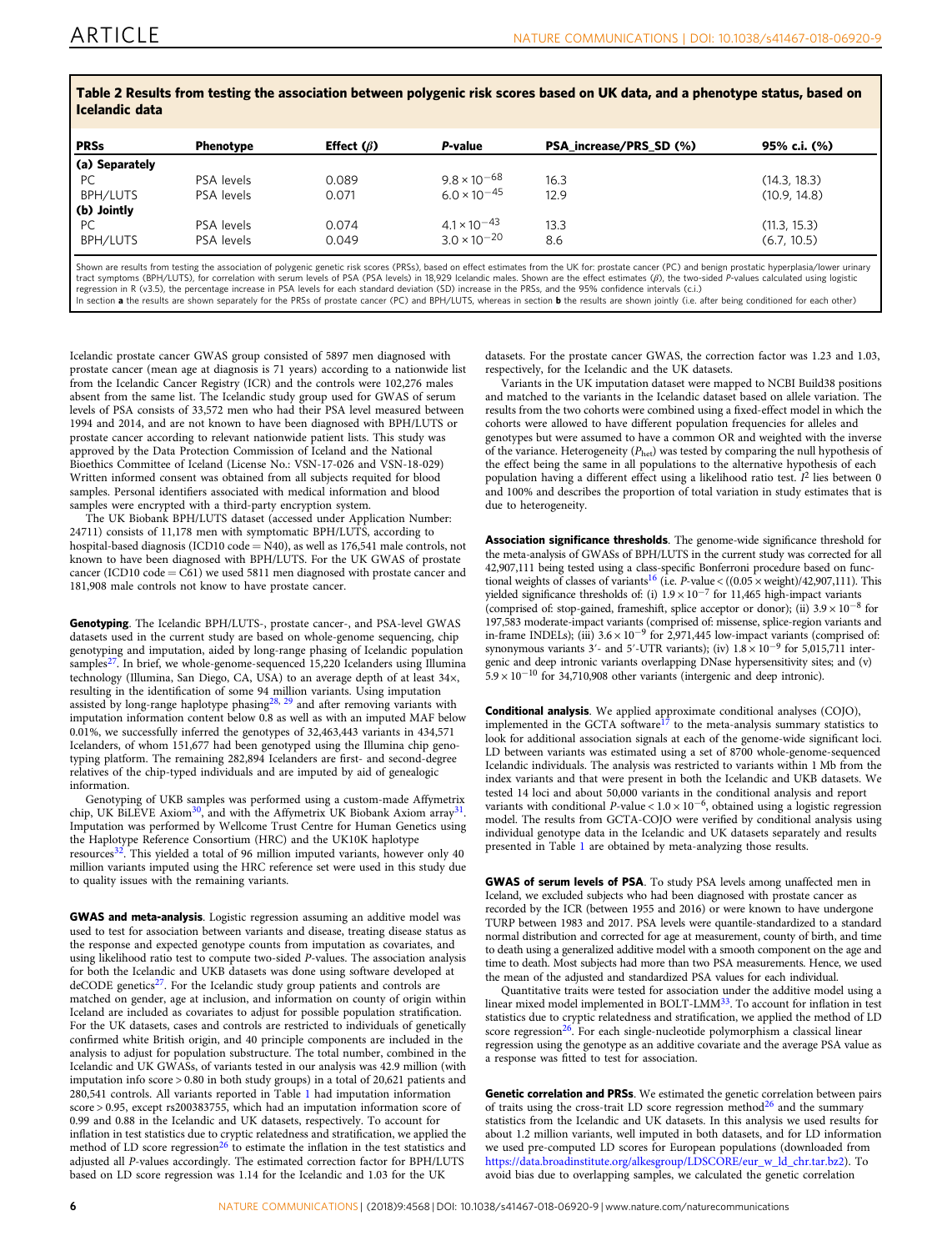<span id="page-6-0"></span>between Icelandic GWAS summary statistic for one trait and the UK GWAS summary statistic for the other traits, and the vice versa, and then meta-analyzed those results.

We used PRS analyses of the GWAS results for one trait to investigate its predictive power for another trait. The PRSs were calculated using genotypes for about 630,000 well-imputed autosomal markers. For PRSs generated for Icelandic individuals, we only used chip-typed individuals and we used effect estimated based on GWAS analysis in the UK dataset. We estimated LD between markers using 14,938 phased Icelandic samples and used this LD information to calculate adjusted effect estimates using LDpred<sup>34</sup>. We created several PRSs assuming different fractions of causal markers (the P parameter in LDpred), and selected the PRSs that best predicted the trait itself. These PRSs were then used when we calculate the correlation of the PRS with other traits. The number of individuals belonging to each phenotype group is as follows: serum levels of PSA consisted of 18,929 Icelandic males; prostate cancer consisted of 3464 patients and 43,029 controls; and BPH/LUTS consisted of 5968 patients and 43,594 controls. The correlation between the PRS and traits was calculated using logistic regression in R (v3.5) [\(http://www.R-project.org](http://www.R-project.org)) adjusting for year of birth and principle components by including them as covariates in the analysis.

**Bioinformatics analysis.** For each lead variant, correlated variants  $(r^2 > 0.8)$  were identified using a set of 8700 whole-genome-sequenced Icelandic individuals. These variants were then annotated by intersection with chromatin immunoprecipitation (ChIP) signal data derived from the ENCODE project ([www.encodeproject.org\)](http://www.encodeproject.org); downloaded in pre-processed (MACS v2 algorithm) bigWig format representing analysis of acetylation of lysine K27 of histone H3 (H3K27ac) in 118 different cell types or primary tissues of which 8 were prostate-derived (epithelial cell of prostate, prostate, RWPE1, RWPE2, PC-3, 22Rv1, C4-2B, and VCAP) (see Supplementary Data 1 and 2). The signal P-values (derived from MACS v2) were adjusted by the Benjamini-Hochberg procedure to account for multiple hypotheses and the significance threshold set at the 1% false discovery rate. The H3K27ac ChIP-seq data for primary prostate epithelial cells, used in Fig. [2](#page-4-0) and Supplementary Data 2, were derived from accession number ENCFF704IWD. DNase hypersensitivity data for the same sample (primary prostate epithelial cells), used in Supplementary Data 2, were derived from accession number ENCFF5450IN. Super-enhancers defined in LNCaP prostate cancer cell line were derived from Hnisz et al.<sup>35</sup> and the Hi-C data for LNCaP used for defining topologically associated domains are derived from Encode (ENCSR346DCU), downloaded in pre-processed format through the 3D Genome Browser ([http://promoter.bx.psu.edu/hi-c/index.html\)](http://promoter.bx.psu.edu/hi-c/index.html).

A link between the lead variant (and all variants in the corresponding LD class;  $r^2$  > 0.8) and neighboring gene(s) was established using GORpipe analysis tools<sup>3</sup> and four bioinformatics data sources; Variant effect predictor<sup>37</sup>, JEME<sup>[38](#page-7-0)</sup>, Fantom 5 promoters $39$ , and the GTEx project $40$ . Differently weighted scores to each data source were given for each LD variant linked to a gene. The weighted scores for each LD class were then summed for each lead variant. A confidence of the link was calculated as follows: (score highest gene − score second highest gene)/score highest gene (see Supplementary Data 1). Transcription factors with significantly impacted binding also reported by Encode were identified using the matchPWM function from Biostrings package in R to enable computational predictions for the impact of single-nucleotide variants on DNA-binding protein occupancy.

#### Data availability

The Icelandic population WGS data have been deposited at the European Variant Archive under accession code [PRJEB8636](https://www.ebi.ac.uk/ebisearch/search.ebi?query=PRJEB8636&submit=Search&db=allebi&requestFrom=global-masthead). The authors declare that the data supporting the findings of this study are available within the article, its Supplementary Data files, and upon request. The UK Biobank data can be obtained upon application (ukbiobank.ac.uk).

Received: 31 May 2018 Accepted: 1 October 2018 Published online: 08 November 2018

#### References

- Berry, S. J., Coffey, D. S., Walsh, P. C. & Ewing, L. L. The development of human benign prostatic hyperplasia with age. J. Urol. 132, 474–479 (1984).
- 2. Calais Da Silva, F. et al. Relative importance of sexuality and quality of life in patients with prostatic symptoms. Results Int. Study Eur. Urol. 31, 272–280 (1997).
- 3. Parsons, J. K. et al. Lower urinary tract symptoms increase the risk of falls in older men. BJU Int. 104, 63–68 (2009).
- Parsons, J. K. Benign prostatic hyperplasia and male lower urinary tract symptoms: epidemiology and risk factors. Curr. Bladder Dysfunct. Rep. 5, 212–218 (2010).
- 5. Nickel, J. C. et al. The relationship between prostate inflammation and lower urinary tract symptoms: examination of baseline data from the REDUCE trial. Eur. Urol. 54, 1379–1384 (2008).
- 6. Nicholson, T. M. & Ricke, W. A. Androgens and estrogens in benign prostatic hyperplasia: past, present and future. Differentiation 82, 184-199 (2011).
- 7. Hammarsten, J. & Peeker, R. Urological aspects of the metabolic syndrome. Nat. Rev. Urol. 8, 483–494 (2011).
- 8. Sanda, M. G., Beaty, T. H., Stutzman, R. E., Childs, B. & Walsh, P. C. Genetic susceptibility of benign prostatic hyperplasia. J. Urol. 152, 115–119 (1994).
- Partin, A. W. et al. Concordance rates for benign prostatic disease among twins suggest hereditary influence. Urology 44, 646–650 (1994).
- 10. Rohrmann, S. et al. Concordance rates and modifiable risk factors for lower urinary tract symptoms in twins. Epidemiology 17, 419–427 (2006).
- 11. Helfand, B. T., Hu, Q., Loeb, S., McVary, K. T. & Catalona, W. J. Genetic sequence variants are associated with severity of lower urinary tract symptoms and prostate cancer susceptibility. J. Urol. 189, 845–848 (2013).
- 12. Gu, X. et al. Association of a common variant at 10q26 and benign prostatic hyperplasia aggressiveness in han chinese descent. Biochem. Res. Int. 2013, 820849 (2013).
- 13. Cornu, J. N. et al. Correlation between prostate volume and single nucleotide polymorphisms implicated in the steroid pathway. World J. Urol. 35, 293–298 (2017).
- 14. Na, R. et al. A genetic variant near GATA3 implicated in inherited susceptibility and etiology of benign prostatic hyperplasia (BPH) and lower urinary tract symptoms (LUTS). Prostate 77, 1213–1220 (2017).
- 15. Sudlow, C. et al. UK biobank: an open access resource for identifying the causes of a wide range of complex diseases of middle and old age. PLoS Med. 12, e1001779 (2015).
- 16. Sveinbjornsson, G. et al. Weighting sequence variants based on their annotation increases power of whole-genome association studies. Nat. Genet. 48, 314–317 (2016).
- 17. Yang, J. et al. Conditional and joint multiple-SNP analysis of GWAS summary statistics identifies additional variants influencing complex traits. Nat. Genet. 44, 369-375–S1-3 (2012).
- 18. Hoffmann, T. J. et al. Genome-wide association study of prostate-specific antigen levels identifies novel loci independent of prostate cancer. Nat. Commun. 8, 14248 (2017).
- 19. Bamshad, M. et al. Mutations in human TBX3 alter limb, apocrine and genital development in ulnar-mammary syndrome. Nat. Genet. 16, 311–315 (1997).
- 20. Feng, S. & Cao, Z. Is the role of human RNase H2 restricted to its enzyme activity? Prog. Biophys. Mol. Biol. 121, 66–73 (2016).
- 21. Wei, D. et al. GATA5 loss-of-function mutations underlie tetralogy of fallot. Int. J. Med. Sci. 10, 34–42 (2013).
- 22. Eeles, R. A. et al. Identification of 23 new prostate cancer susceptibility loci using the iCOGS custom genotyping array. Nat. Genet. 45, 385-91–391e1-2 (2013).
- 23. Gudmundsson, J. et al. Two variants on chromosome 17 confer prostate cancer risk, and the one in TCF2 protects against type 2 diabetes. Nat. Genet. 39, 977–983 (2007).
- 24. Gudmundsson, J. et al. Genetic correction of PSA values using sequence variants associated with PSA levels. Sci. Transl. Med. 2, 62ra92 (2010).
- 25. Nadler, R. B., Humphrey, P. A., Smith, D. S., Catalona, W. J. & Ratliff, T. L. Effect of inflammation and benign prostatic hyperplasia on elevated serum prostate specific antigen levels. J. Urol. 154, 407–413 (1995).
- 26. Bulik-Sullivan, B. K. et al. LD Score regression distinguishes confounding from polygenicity in genome-wide association studies. Nat. Genet. 47, 291–295 (2015).
- 27. Gudbjartsson, D. F. et al. Large-scale whole-genome sequencing of the Icelandic population. Nat. Genet. 47, 435–444 (2015).
- 28. Kong, A. et al. Detection of sharing by descent, long-range phasing and haplotype imputation. Nat. Genet. 40, 1068–1075 (2008).
- 29. Kong, A. et al. Fine-scale recombination rate differences between sexes, populations and individuals. Nature 467, 1099–1103 (2010).
- 30. Wain, L. V. et al. Novel insights into the genetics of smoking behaviour, lung function, and chronic obstructive pulmonary disease (UK BiLEVE): a genetic association study in UK Biobank. Lancet Respir. Med. 3, 769–781 (2015).
- 31. Welsh, S., Peakman, T., Sheard, S. & Almond, R. Comparison of DNA quantification methodology used in the DNA extraction protocol for the UK Biobank cohort. BMC Genomics 18, 26 (2017).
- 32. Bycroft, C. Genome-wide genetic data on ~500,000 UK Biobank participants. bioRxiv. <https://doi.org/10.1101/166298> (2017).
- 33. Loh, P. R. et al. Efficient Bayesian mixed-model analysis increases association power in large cohorts. Nat. Genet. 47, 284-290 (2015).
- 34. Vilhjalmsson, B. J. et al. Modeling linkage disequilibrium increases accuracy of polygenic risk scores. Am. J. Hum. Genet. 97, 576–592 (2015).
- 35. Hnisz, D. et al. Super-enhancers in the control of cell identity and disease. Cell 155, 934–947 (2013).
- 36. Guethbjartsson, H. et al. GORpipe: a query tool for working with sequence data based on a Genomic Ordered Relational (GOR) architecture. Bioinformatics 32, 3081–3088 (2016).
- 37. McLaren, W. et al. Deriving the consequences of genomic variants with the Ensembl API and SNP Effect Predictor. Bioinformatics 26, 2069–2070 (2010).